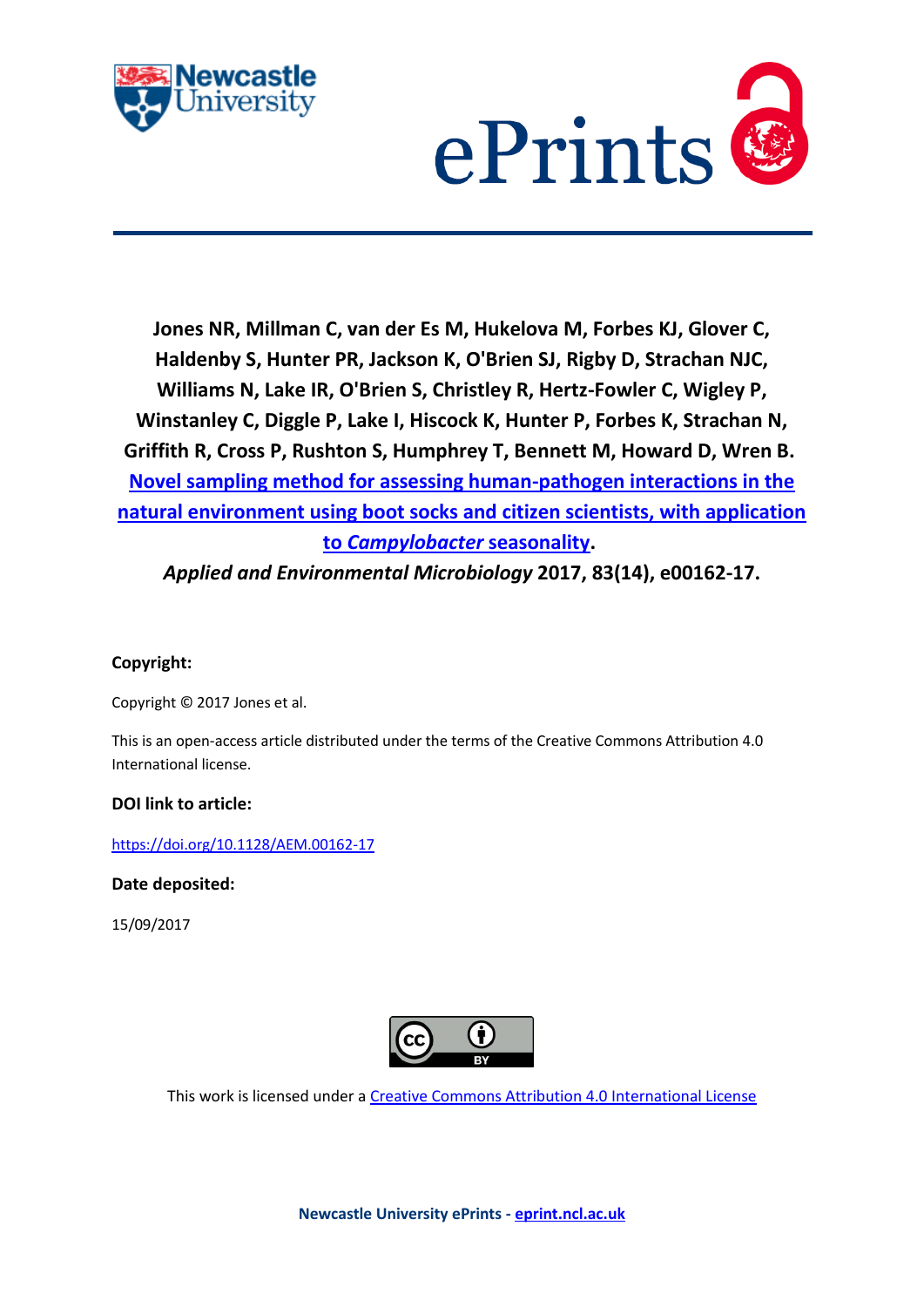**PUBLIC AND ENVIRONMENTAL HEALTH MICROBIOLOGY**



#### **Applied and Environmental AMERICAN SOCIETY FOR SOCIETY FOR** Microbiology<sup>®</sup>

# **Novel Sampling Method for Assessing Human-Pathogen Interactions in the Natural Environment Using Boot Socks and Citizen Scientists, with Application to Campylobacter Seasonality**

# **Natalia R. Jones,<sup>a</sup> Caroline Millman,<sup>b</sup> Mike van der Es,<sup>c</sup> Miroslava Hukelova,<sup>b\*</sup>** Ken J. Forbes,<sup>d</sup> Catherine Glover,<sup>e</sup> Sam Haldenby,<sup>f</sup> Paul R. Hunter,<sup>c</sup> **Kathryn Jackson,f Sarah J. O'Brien,g Dan Rigby,b Norval J. C. Strachan,h Nicola Williams,e Iain R. Lake,a for the ENIGMA Consortium**

School of Environmental Sciences, University of East Anglia, Norwich, United Kingdom<sup>a</sup>; Department of Economics, School of Social Sciences, University of Manchester, Manchester, United Kingdomb; Norwich Medical School, University of East Anglia, Norwich, United Kingdom<sup>c</sup>; School of Medicine, Medical Sciences & Nutrition, University of Aberdeen, Aberdeen, United Kingdom<sup>d</sup>; Institute of Infection and Global Health, University of Liverpool, Liverpool, United Kingdome; Centre for Genomic Research, University of Liverpool, Liverpool, United Kingdom<sup>f</sup>; Institute of Psychology, Health & Society, University of Liverpool, Liverpool, United Kingdom<sup>g</sup>; School of Natural and Computing Sciences, University of Aberdeen, Aberdeen, United Kingdom<sup>h</sup>

**ABSTRACT** This paper introduces a novel method for sampling pathogens in natural environments. It uses fabric boot socks worn over walkers' shoes to allow the collection of composite samples over large areas. Wide-area sampling is better suited to studies focusing on human exposure to pathogens (e.g., recreational walking). This sampling method is implemented using a citizen science approach: groups of three walkers wearing boot socks undertook one of six routes, 40 times over 16 months in the North West (NW) and East Anglian (EA) regions of England. To validate this methodology, we report the successful implementation of this citizen science approach, the observation that Campylobacter bacteria were detected on 47% of boot socks, and the observation that multiple boot socks from individual walks produced consistent results. The findings indicate higher Campylobacter levels in the livestock-dominated NW than in EA (55.8% versus 38.6%). Seasonal differences in the presence of Campylobacter bacteria were found between the regions, with indications of winter peaks in both regions but a spring peak in the NW. The presence of Campylobacter bacteria on boot socks was negatively associated with ambient temperature ( $P = 0.011$ ) and positively associated with precipitation ( $P < 0.001$ ), results consistent with our understanding of Campylobacter survival and the probability of material adhering to boot socks. Campylobacter jejuni was the predominant species found; Campylobacter coli was largely restricted to the livestock-dominated NW. Source attribution analysis indicated that the potential source of C. jejuni was predominantly sheep in the NW and wild birds in EA but did not differ between peak and nonpeak periods of human incidence.

**IMPORTANCE** There is debate in the literature on the pathways through which pathogens are transferred from the environment to humans. We report on the success of a novel method for sampling human-pathogen interactions using boot socks and citizen science techniques, which enable us to sample human-pathogen interactions that may occur through visits to natural environments. This contrasts with traditional environmental sampling, which is based on spot sampling techniques and does not sample human-pathogen interactions. Our methods are of practical value to scientists trying to understand the transmission of pathogens from the environment to

**Received** 31 January 2017 **Accepted** 6 April 2017

#### **Accepted manuscript posted online** 12 May 2017

**Citation** Jones NR, Millman C, van der Es M, Hukelova M, Forbes KJ, Glover C, Haldenby S, Hunter PR, Jackson K, O'Brien SJ, Rigby D, Strachan NJC, Williams N, Lake IR, ENIGMA Consortium. 2017. Novel sampling method for assessing human-pathogen interactions in the natural environment using boot socks and citizen scientists, with application to Campylobacter seasonality. Appl Environ Microbiol 83:e00162-17. [https://doi.org/10](https://doi.org/10.1128/AEM.00162-17) [.1128/AEM.00162-17.](https://doi.org/10.1128/AEM.00162-17)

**Editor** Patrick D. Schloss, University of Michigan—Ann Arbor

**Copyright** © 2017 Jones et al. This is an openaccess article distributed under the terms of the [Creative Commons Attribution 4.0](https://creativecommons.org/licenses/by/4.0/) [International](https://creativecommons.org/licenses/by/4.0/) license.

Address correspondence to Natalia R. Jones, [n.jones@uea.ac.uk.](mailto:n.jones@uea.ac.uk)

\* Present address: Miroslava Hukelova, University of Hull, Hull, United Kingdom.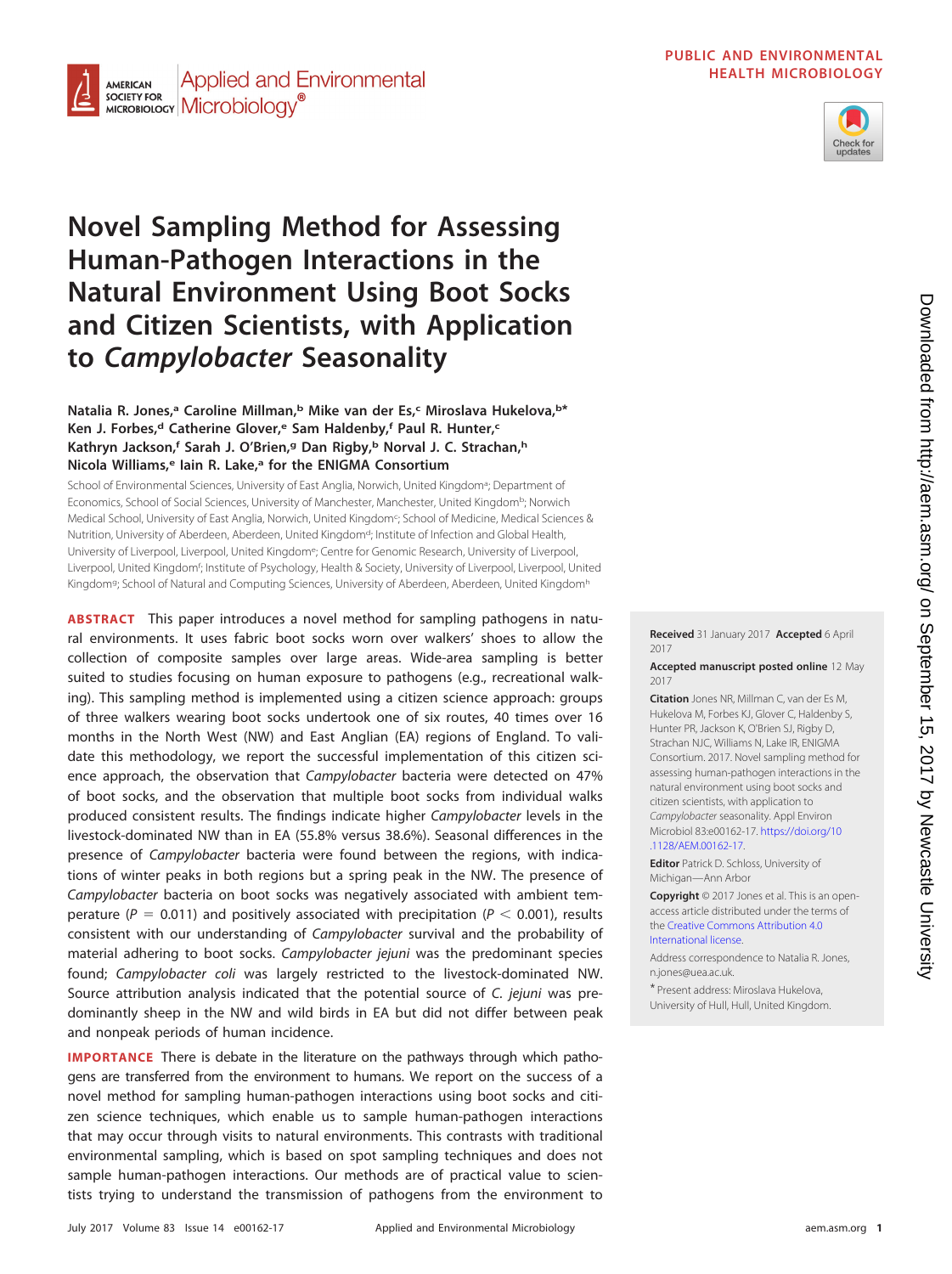people. Our findings provide insight into the risk of Campylobacter exposure from recreational visits and an understanding of seasonal differences in risk and the factors behind these patterns. We highlight the Campylobacter species predominantly encountered and the potential sources of C. jejuni.

#### **KEYWORDS** boot socks, Campylobacter, citizen science, environmental sampling

ampylobacter species are the most common bacterial causes of diarrheal disease in the developed world [\(1\)](#page-11-0). While most cases are self-limiting, longer-term sequelae include irritable bowel syndrome and Guillain-Barré syndrome [\(2\)](#page-11-1). In the European Union, Campylobacter infection is the most frequently reported foodborne illness, estimated to cause more than 190,000 human cases annually. Due to underreporting, the true incidence is believed to be around 9 million annually. The cost of Campylobacter infections to public health systems and the cost in lost productivity in the European Union are estimated at EUR 2.4 billion a year [\(3\)](#page-11-2). In England and Wales, more than 1 million cases have been recorded officially since the emergence of such infections in the 1970s [\(1\)](#page-11-0), and given the underreporting that is known to occur, this equates to more than 10 million cases in total [\(4\)](#page-11-3).

Campylobacter epidemiology is complex; one of the most prominent features is a strong seasonal peak in cases. This occurs toward the end of June in the United Kingdom [\(5\)](#page-11-4). The causes of this seasonal peak are unknown. Proposed hypotheses include changes in food preparation (e.g., barbecues), increases in chicken flock colonization, and seasonal changes in human engagement with the outdoor environment, in which Campylobacter species might be present [\(6\)](#page-11-5). Human Campylobacter infections have also been shown to be positively associated with temperature [\(5\)](#page-11-4) and precipitation [\(7\)](#page-11-6), although the precise mechanisms for these associations are unclear. Within England, there are distinct regional differences in cases: greater numbers of cases are seen in northern and western regions than in southern and eastern England [\(1,](#page-11-0) [5\)](#page-11-4). Although foreign travel is associated with 20% of Campylobacter cases in the United Kingdom [\(8\)](#page-11-7), the peak in travel-associated cases occurs later in the summer [\(9\)](#page-11-8). Conventionally it is assumed that most Campylobacter cases are transmitted from food, primarily poultry meat. However, recent studies estimate that foodborne routes of exposure account for approximately 50% of the disease burden [\(10,](#page-12-0) [11\)](#page-12-1). Therefore, nonfood pathways of transmission are likely to be important for Campylobacter infection.

The predominant human pathogens (Campylobacter jejuni and, to a lesser extent, Campylobacter coli) are found in ruminants, pigs, poultry, and wild birds and animals [\(12\)](#page-12-2). Furthermore, studies indicate that high Campylobacter levels are found in individual environmental components, such as soils, feces, and water [\(13\)](#page-12-3). Recreational visits to the countryside have been hypothesized to be one pathway through which Campylobacter in the environment could be transferred to people [\(6\)](#page-11-5). People could pick up material containing Campylobacter species as they walk through these environments as part of outdoor recreation via (for example) their shoes, their hands touching fences and the ground, or splashes from mud onto clothes. This material could ultimately be transferred into their mouths, facilitating the transfer of Campylobacter to humans.

To investigate this possibility, we deployed a novel method for sampling humanenvironment interactions, specifically, the use of fabric boot socks worn over citizen scientists' boots. This has advantages over traditional methods of environmental sampling, such as small-site samples of water or soil, in that we obtain a composite sample from a large geographical area. Most importantly, however, this method samples the human-environment interaction and indicates whether after such an interaction, in this case a countryside walk, the individual's footwear is positive or negative for Campylobacter. The method also samples the entire foot, unlike some previous studies that have taken footwear swabs [\(14\)](#page-12-4). Boot sock sampling methods have been used before in small-scale farm sampling (e.g., broiler houses [\[15\]](#page-12-5)), but here we extend their use in order to examine the method's utility for outdoor environmental sampling over far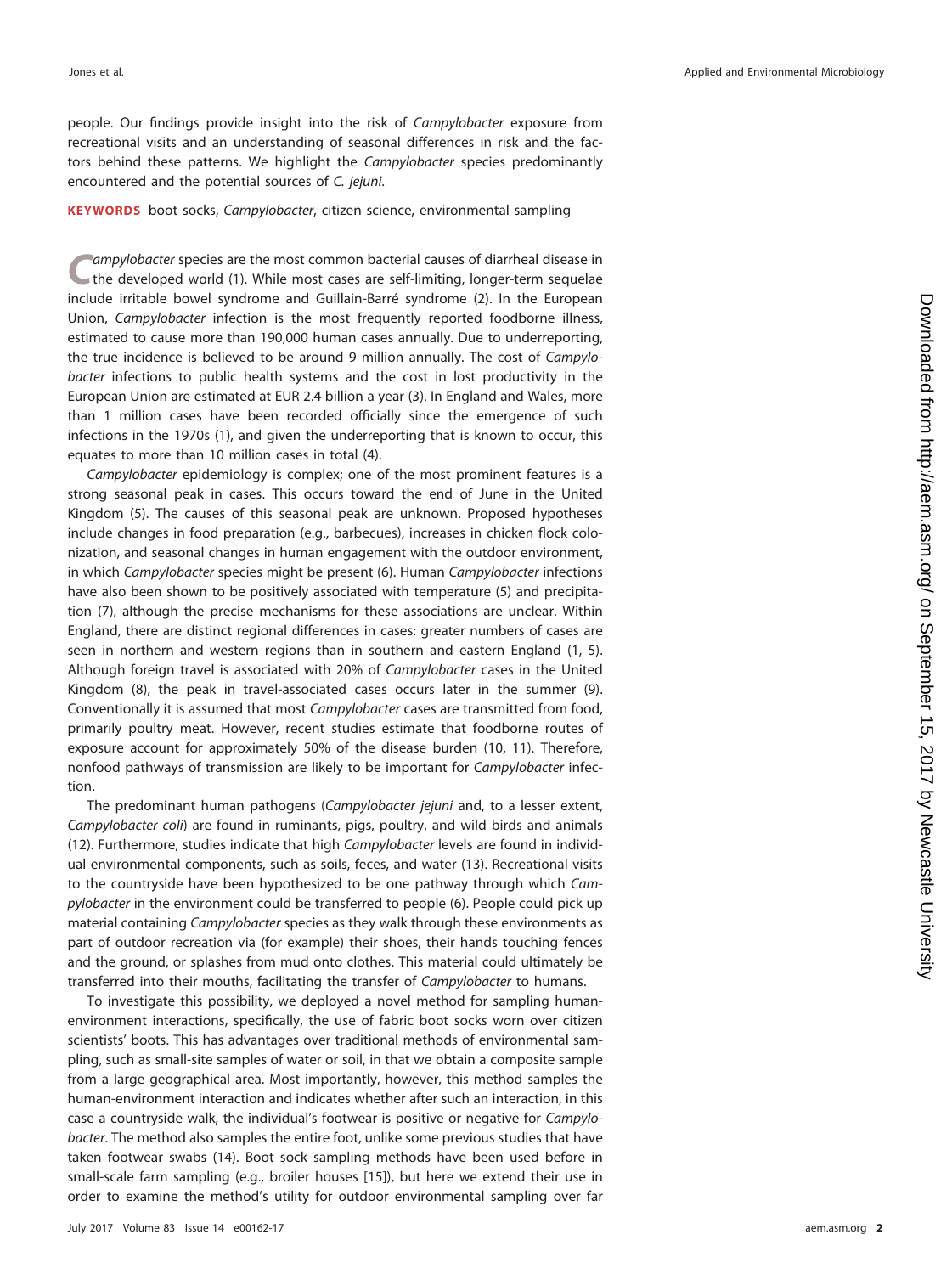greater distances (up to 4 km) and for longer durations (ca. 60 min). This study is also novel in that we utilize citizen science techniques [\(16\)](#page-12-6), in which citizens participate in the collection of microbiological data. Specifically, we utilized networks of volunteer walkers to undertake the environmental sampling in 40 individual weeks over a 16-month period.

In this paper, we present our methodology for using citizen scientists to sample human-environment interactions using boot socks. We then validate this methodology by considering the utility of citizen scientists for environmental sampling and examine the internal consistency of our method by comparing the results from multiple walkers traversing the same route in the environment. We show that our methods are able to detect Campylobacter on walkers' shoes and highlight the Campylobacter species found. We also attribute the C. jejuni strains found to potential sources through source attribution using microbial subtyping. We present results on the seasonality of Campylobacter-positive boot socks in two contrasting regions of England and subsequently generate statistical models to examine the impact of a variety of environmental variables (e.g., temperature, rainfall) on the probability of Campylobacter-positive boot socks.

## **RESULTS**

**Methodological validation.** Our experience of using "citizen scientists" in the form of networks of walkers is overwhelmingly positive. Altogether, 60 people volunteered to participate in the study. They were enthusiastic in their training and willing to take part in the study. Demographically they were a mix of genders and ranged in age from 18 to 80 years. Training was simple, and the walkers engaged fully with the study. This extended to submitting photos, text, and even a poem to the research team for use in quarterly newsletters. In terms of science delivery, all 240 walks were successfully undertaken, and all 720 boot socks were mailed to the laboratory on the day of the walk. For all walks, observations of livestock, underfoot conditions, and weather were successfully made. Variable mobile data signals in several of the locations meant that some walkers recorded these data on paper forms and uploaded them later in the day, rather than using the smartphone. This did not affect the global positioning system (GPS) recordings for the walks, which were automatically recorded and uploaded.

The livestock seen by walkers on the different walk routes did not always reflect the livestock expected from the agricultural survey. In particular, in the Lancashire foothills walk, sheep rather than cows were seen. In Suffolk, no livestock were seen. Pigs were seen just once in each region.

All 720 boot socks (6 walking routes  $\times$  40 weeks  $\times$  3 boot socks) were received at the laboratory for analysis within 72 h of the walk. Overall, 94% arrived within 24 h; 5% arrived between 24 and 48 h after the walk; and just 1% arrived between 48 and 72 h. After each walk, meetings were held between the walker management and the laboratory teams to confirm that each walk had successfully taken place and to identify any sampling issues to which the walkers could be alerted. The most common of these was failure to place the absorbent sachet in the second bag; occasionally, walkers did not place the boot sock in the biohazard bag.

The method proved capable of detecting Campylobacter bacteria on boot socks. In this study, boot socks were classified as positive if they were found positive by either PCR or culture. Of the 240 walks undertaken, 156 (65.0%) resulted in at least one boot sock testing positive for *Campylobacter* either by culture or by PCR. [Table 1](#page-4-0) shows the total number of boot socks that tested positive and how this differed by region. Overall, 340 (47.2%) boot socks were positive for Campylobacter spp. by either culture or PCR; 55.8% of boot socks from the North West (NW) and 38.6% of boot socks from East Anglia (EA) were positive ( $P$ , <0.001 by Fisher's exact test for the comparison between the NW and EA). [Table 1](#page-4-0) also highlights the numbers of boot socks found to be positive by the two different test methods (culture and PCR). Almost all the positive NW boot socks were found to be positive by PCR (89.1%) and culture (85.6%). The positive boot socks from EA were mostly found to be positive by PCR (93.5%); only 54.7% were found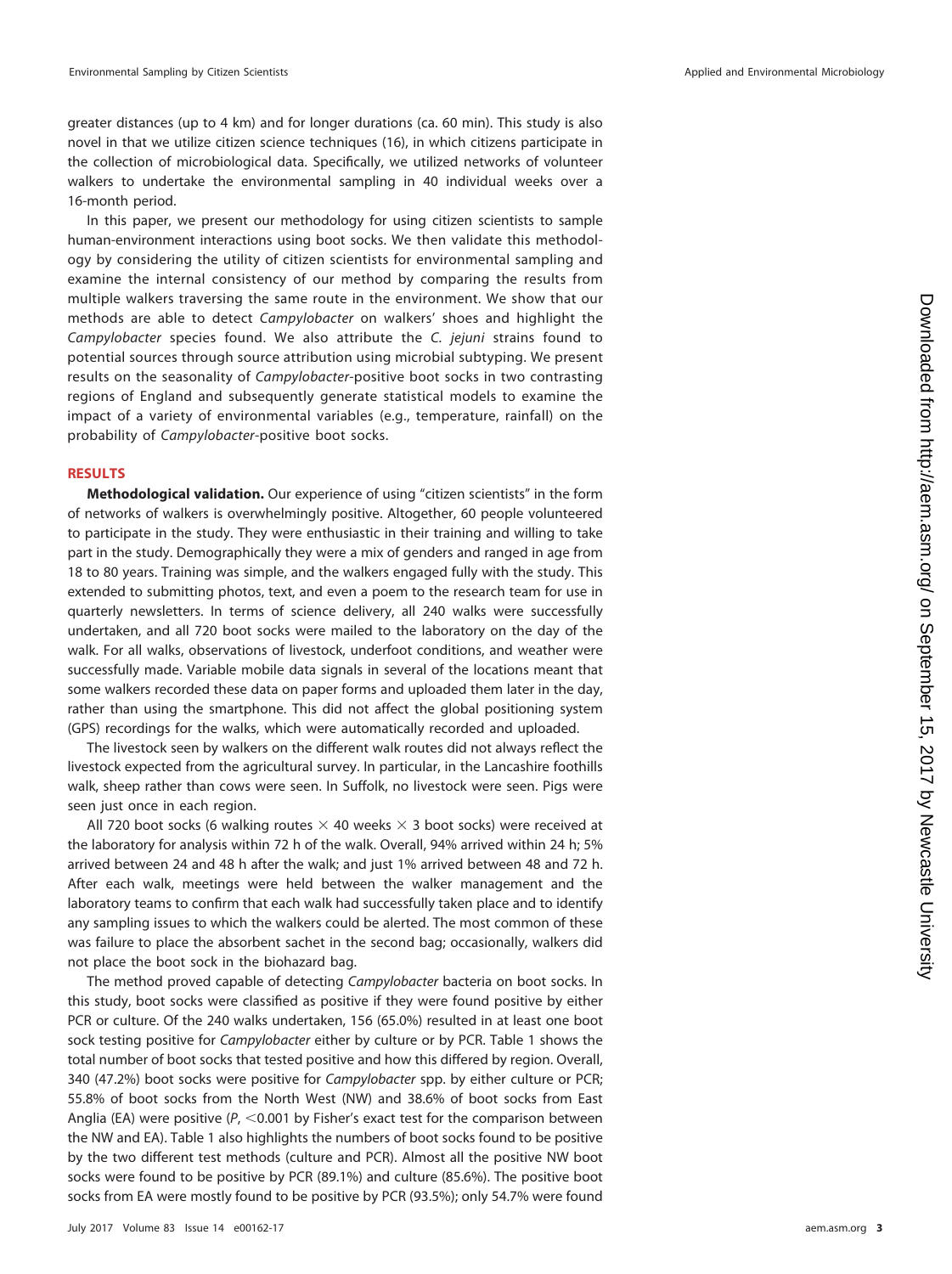| Region    | No. (% [95% CI]) of all boot<br>socks positive for<br>Campylobacter <sup>a</sup> | No. (% [95% CI] of all Campylobacter-positive boot socks) of boot socks found positive by the<br>following method: |                       |                        |                      |  |  |
|-----------|----------------------------------------------------------------------------------|--------------------------------------------------------------------------------------------------------------------|-----------------------|------------------------|----------------------|--|--|
|           |                                                                                  | <b>PCR</b>                                                                                                         | <b>PCR only</b>       | Culture                | Culture only         |  |  |
| <b>NW</b> | 201 (55.8 [50.7-61.0])*                                                          | 179 (89.1 [84.7-93.4])                                                                                             | 29 (14.4 [9.6-19.3])  | 172 (85.6 [80.7-90.4]) | 22 (10.9 [6.6-15.3]) |  |  |
| EA        | 139 (38.6 [33.6-43.6])*                                                          | 130 (93.5 [89.4-97.6])                                                                                             | 63 (45.3 [37.0-53.6]) | 76 (54.7 [46.4–63.0])  | $9(6.5 [2.4-10.6])$  |  |  |
| Total     | 340 (47.2 [43.6-50.9])                                                           | 309 (90.9 [87.8-93.9])                                                                                             | 92 (27.0 [22.3-31.8]) | 248 (72.9 [68.2-77.7]) | $31(9.1[6.1-12.2])$  |  |  |

# <span id="page-4-0"></span>**TABLE 1** Total positive boot socks found using PCR and culture methods by region

<sup>q</sup>In total, 720 boot socks were analyzed: 360 in the NW and 360 in EA. 95% CI, 95% confidence interval. Asterisks indicate significant differences ( $P < 0.001$ ) by Fisher's exact test comparing the proportions of positive boot socks in the NW and EA.

positive using culture (no significant difference in PCR positivity was found between the NW and EA;  $P_1 < 0.001$  for the difference in culture-positive results).

To validate the boot sock as a method for environmental sampling, we examined the consistency of the boot socks from each walk with each other. All 240 walks had three boot socks (from three individual walkers). An internally consistent walk was defined as one where all three boot socks showed the same result; i.e., all three boot socks were either positive or negative for Campylobacter (by culture or PCR). The internal consistency of walks is shown in [Fig. 1.](#page-4-1) Of the 240 walks, 70 (29.2%) had three positive boot socks and 84 (35.0%) had three negative boot socks. If the walks had not been internally consistent, then in terms of probability, we would have expected a clear majority of walks to exhibit mixtures of positive and negative boot socks. This was not observed, providing evidence of internal consistency.

The Campylobacter species found on the boot socks in the two regions are shown in [Table 2.](#page-5-0) Species were identified only on culture-positive boot socks ( $n = 248$ ). [Table](#page-5-0) [2](#page-5-0) shows that the dominant species in both regions was C. jejuni (62.2% in the NW; 84.2% in EA), while almost all C. coli-positive boot socks were found in the NW (27.4% in the NW; 2.6% in EA). This difference in species between regions was statistically significant ( $P < 0.001$ ).

The graph on the left of [Fig. 2](#page-5-1) shows the potential source attribution of the C. jejuni bacteria found in each region. In EA, the dominant potential source of C. jejuni was wild birds (70%), while in the NW, the sources were more mixed. Sheep were the largest potential source in the NW (36%), while wild birds and retail chicken each accounted for approximately 25% of isolates. The graph on the right of [Fig. 2](#page-5-1) shows the potential source attribution of the C. jejuni bacteria found in each region during the spring peak (April to July) and at other times of the year. Within regions, potential source attributions were similar at different times of the year.



<span id="page-4-1"></span>**FIG 1** Percentages of walks with 0, 1, 2, and 3 positive boot socks as a measure of the internal consistency of walks.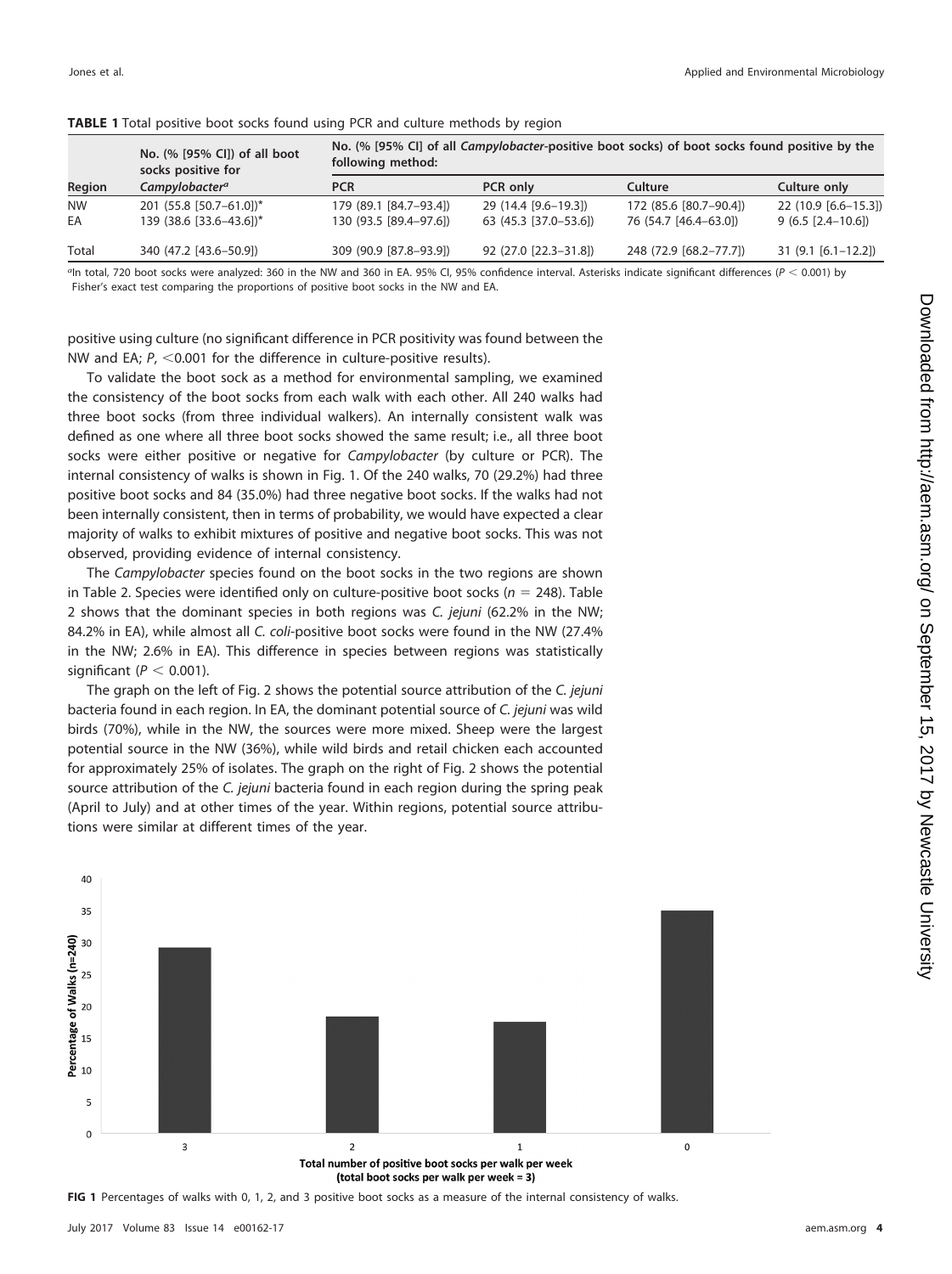|                 | No. (% [95% CI]) of boot<br>socks found positive for<br>Campylobacter by culture | No. (% [95% CI] of all culture-positive boot socks) of boot socks <sup><math>a</math></sup> positive for: |                                                 |                                             |                                             |                                        |  |
|-----------------|----------------------------------------------------------------------------------|-----------------------------------------------------------------------------------------------------------|-------------------------------------------------|---------------------------------------------|---------------------------------------------|----------------------------------------|--|
| Region          |                                                                                  | C. jejuni                                                                                                 | C. coli                                         | Mixed C. jejuni<br>and C. coli              | Other species                               | Species not<br>determined <sup>b</sup> |  |
| <b>NW</b><br>EA | 172 (85.6 [80.7-90.4])<br>76 (54.7 [46.4-63.0])                                  | 107 (62.2 [55.0-69.5])*<br>64 (84.2 [76.0-92.4])*                                                         | 47 (27.4 [20.7-34.0])*<br>2 $(2.6$ [-1.0-6.2])* | $16(9.3 [5.0-13.6])$<br>$2(2.6$ [-1.0-6.2]) | $2(1.2[-0.4-2.8])$ 0<br>$7(9.2 [2.7-15.7])$ | $1(1.3[-1.2-3.9])$                     |  |
| <b>Total</b>    | 248 (72.9 [68.2-77.7])                                                           | 171 (69.0 [63.2-74.7])                                                                                    | 49 (19.8 [14.8-24.7])                           | 18 (7.3 [4.0-10.5])                         | $9(3.6[1.3-5.6])$                           | $1(0.4[-0.4-1.2])$                     |  |

<span id="page-5-0"></span>**TABLE 2** Species of Campylobacter identified from culture-positive boot socks

 $a_4$ Sterisks indicate significant differences (P < 0.001) by Fisher's exact test comparing C. jejuni and C. coli in the NW and EA. 95% CI, 95% confidence interval. *bCampylobacter* bacteria died before species identification.

In terms of differences in the proportion of positive boot socks over the study period, [Fig. 3](#page-6-0) shows the percentage of boot socks that tested Campylobacter positive each week in the NW and EA. The line on each graph shows the 5-week (the current week and 2 sampling weeks on either side) running median. Care must be taken in interpreting these data, due to small sample sizes and interweek variability. However, the figure is suggestive of peaks in both spring periods and in the winter in the NW region. In EA, the highest levels of positive boot socks were found in the winter months, with little consistent evidence for a peak in spring across the two spring periods.

A mixed-effects logistic model was run to determine the associations between positive boot socks and the environmental conditions in the walk area. The results are presented in [Table 3.](#page-6-1) The week and route of the walk were included as random effects in the model. Significant associations with temperature and rainfall were found (Wald  $\chi^2 = 24.61; P > \chi^2 < 0.001$ ). The strongest associations were found for the environmental conditions in the 7 days prior to the walk date. The average (over 7 days) maximum morning air temperature was negatively associated with positive boot socks, while the average (over 7 days) daily rainfall had a positive but nonlinear association, as indicated by the inclusion of the quadratic term. The quadratic term was included rather than a logged predictor because the relationship between positive boot socks and rainfall was not monotonic. In these final models, river flow and the variables collected by the walkers were insignificant. Examination of the model deviance residuals shows that they were normally distributed, and a plot of the deviance residuals



 $N$  NW  $\Re$  EA

 **& NW Spring ■ NW Not Spring & EA Spring EA Not Spring** 

<span id="page-5-1"></span>FIG 2 Proportions of boot socks positive for C. jejuni attributed to potential sources of C. jejuni by region alone (left) and by region and season (right), with 95% bootstrap confidence intervals.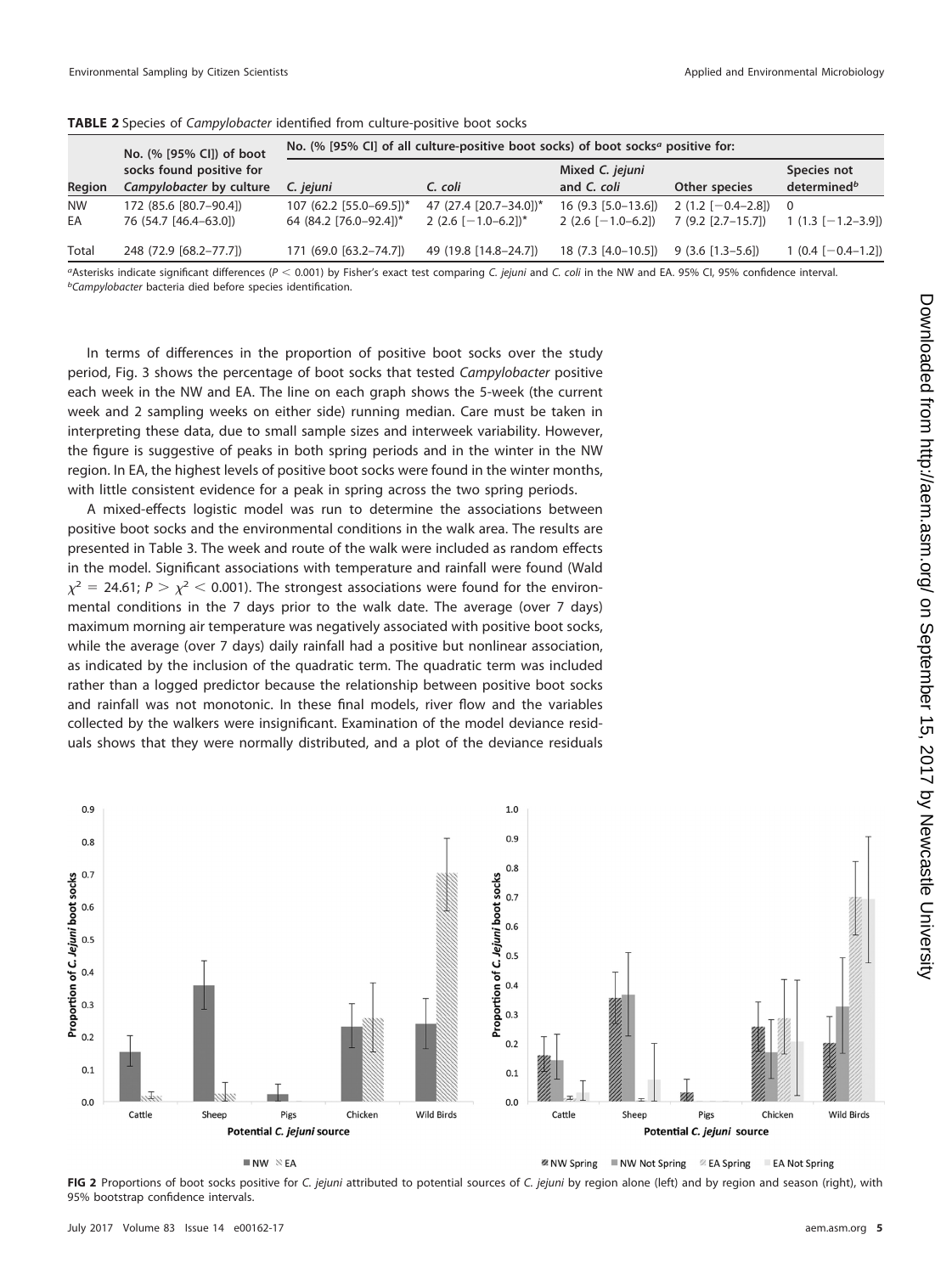

<span id="page-6-0"></span>**FIG 3** Differences in the percentages of positive boot socks each week across the study period, by region. Each bar indicates the percentage of boot socks that were positive for Campylobacter in a particular week ( $n = 9$ ). The line indicates the running median over five sample weeks.

against the fitted values produced straight lines, signifying an appropriate model structure (see Fig. S1 and S2 in the supplemental material).

### **DISCUSSION**

In this study, we present a novel methodology utilizing boot socks and citizen scientists to evaluate human-pathogen interactions. Working with citizens requires significant inputs in terms of delivering appropriate training and providing regular support and feedback. However, if these are in place, citizen science can be used for successful, independent, long-term, and systematic environmental sampling. All walks were successfully completed, every boot sock mailed to the laboratory, and all additional observations submitted.

Almost half of the boot socks (47.2%) worn on a 4-km walk in the countryside were positive for Campylobacter either by PCR or by culture. Previous studies using boot socks have done so in more-controlled environments, such as poultry sheds [\(15\)](#page-12-5), or have swab-sampled shoes rather than sampling whole footwear [\(14\)](#page-12-4). We demonstrate that by using boot socks with citizen scientists, on walks that were substantial in distance, and sending boot socks to the laboratory through the postal system, we were able to extract Campylobacter bacteria from a high proportion of boot socks. This highlights the potential of spatially distributed, citizen science-based environmental sampling [\(17\)](#page-12-7) for pathogens or, potentially, for other particles in the environment.

Here we present data for boot socks positive by either PCR or culture. The ability to culture Campylobacter or to detect it by PCR is affected by the loading of Campylobacter in the environment. Campylobacter can be detected by these methods only if a high enough level of the pathogen is present. PCR is the more-sensitive method, and more of our boot socks were positive by PCR than by culture (90.9% versus 72.9%). When a sample is positive by PCR only, the finding suggests that the bacteria may be present

<span id="page-6-1"></span>**TABLE 3** Mixed-effects logistic model showing the influence of the previous 7 days' temperature and rainfall on boot sock positivity<sup>a</sup>

| Variable in the route area in the 7 |                     |           |         |  |  |  |
|-------------------------------------|---------------------|-----------|---------|--|--|--|
| days prior to the walk              | Odds ratio (95% CI) | <b>SE</b> |         |  |  |  |
| Avg maximum morning air temp (°C)   | $0.87(0.79 - 0.97)$ | 0.05      | 0.011   |  |  |  |
| Avg daily rainfall (mm)             | $2.99(1.83 - 4.88)$ | 0.74      | < 0.001 |  |  |  |
| Avg daily rainfall squared (mm)     | $0.90(0.85 - 0.95)$ | 0.03      | < 0.001 |  |  |  |

<sup>a</sup>Wald  $\chi^2 = 24.61$  (P  $> \chi^2 < 0.001$ ). The week and the route of the walk were included as random effects. 95% CI, 95% confidence interval.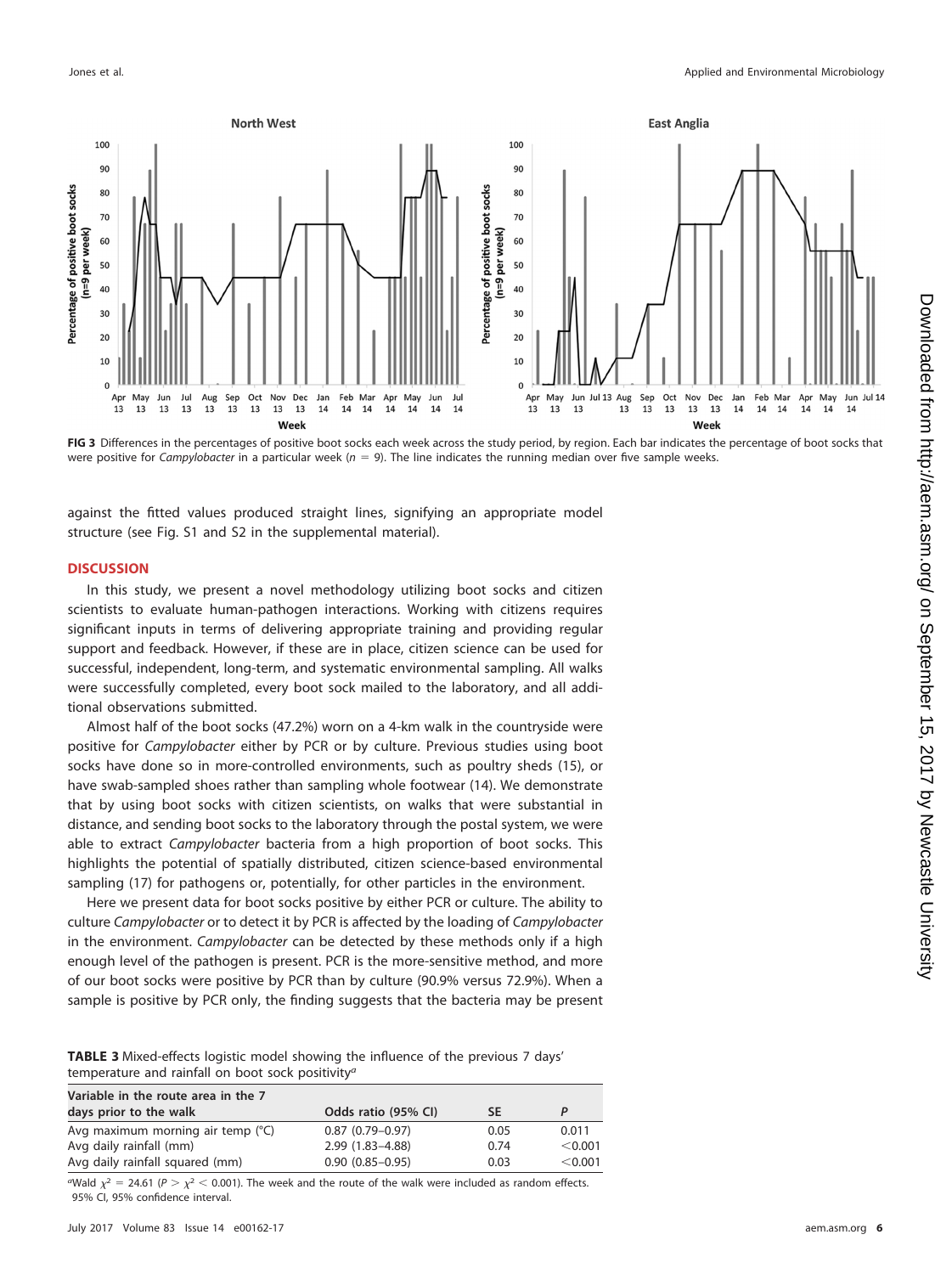in low numbers, dead, stressed, or in what is known as a viable but nonculturable (VBNC) state. In the NW, similar percentages of boot socks were found positive by the PCR and culture methods. In EA, far more boot socks were positive by PCR than by culture. This suggests that the *Campylobacter* bacteria found in EA may be present only in low numbers or may be in a VBNC state. There is, however, some evidence that bacteria in a VBNC state can still be infectious to humans and pose a public health risk [\(18\)](#page-12-8). Some boot socks were found to be positive by culture but negative by PCR. This could be due to a carryover of potential inhibitors during the Chelex extraction that inhibited the PCR assay, an unusual situation but one that can occur when there are low numbers of pathogen.

Our confidence in using boot socks as a method for sampling the environment is enhanced by the evidence of consistency among the three boot socks worn on each walk. On 64% of the walks, all three boot socks produced the same result. Our methodological confidence is enhanced by the adoption of this approach by Public Health England to sample for the presence of Escherichia coli O55 in the environment. This was done during an outbreak in Dorset in the summer of 2015, and the research team was contacted based on a presentation at a national Campylobacter conference [\(19\)](#page-12-9). This approach involved public health officials rather than citizen scientists, and the method was adapted to be used for hands as well as feet.

C. jejuni was the predominant species found in the environment ( $\sim$ 70%); C. coli was found at lower frequencies ( $\sim$ 20%). This result supports other studies that have shown C. jejuni to be the predominant species found in animal feces [\(13\)](#page-12-3). The majority of C. coli bacteria were found in the NW region. This finding may reflect the high numbers of sheep present in this region [\(20\)](#page-12-10), as observed by our walkers in the NW. C. coli is found commonly in sheep feces [\(13\)](#page-12-3). It is also present in pigs [\(21\)](#page-12-11), but these were rarely seen.

The source attribution element of the study showed that the potential sources of C. jejuni in the environment differ considerably between the regions. However, within each region, the results do seem to match the likely potential sources of exposure based on the region's agricultural characteristics. In EA, wild birds were the main potential source of C. jejuni (71%), a finding that likely reflects the low levels of livestock in EA and hence the likely predominance of wild bird sources. In the NW, however, only 25% of C. jejuni isolates were potentially derived from wild birds; sheep (32%) were the main potential source of C. jejuni. This is not unexpected, since sheep are abundant in the NW and were commonly observed on all three NW routes. There was no evidence that the potential sources of C. jejuni in the environment differed between peak and nonpeak periods of human incidence.

Interpretation of the differences in our results between the spring and winter periods needs to be cautious, because sampling occurred only in two spring seasons and one winter season, sample numbers were not large, and there was variability in the numbers of positive boot socks from week to week. However, our findings show some evidence of a spring peak in the NW, with generally higher Campylobacter levels in the months of May and June than in other months in both years. This finding is interesting, given the recognized seasonal peak in human Campylobacter cases in the United Kingdom [\(1,](#page-11-0) [5\)](#page-11-4). However, in EA, there was no suggestion of a peak in the spring months. This is also interesting because in this region, the spring peak in human Campylobacter cases is less distinct than that in the NW [\(1,](#page-11-0) [5\)](#page-11-4).

In EA and, to a lesser degree, in the NW, there was a suggestion of a peak in Campylobacter-positive boot socks during the winter months. This may indicate that during these cool winter months, Campylobacter survival is high, and the damp conditions are ideal for enabling material to adhere to the boot sock. It is not clear why this pattern is less pronounced in the NW, but the difference may possibly be associated with lower overall rainfall amounts in EA, leading to less dilution. No winter peak in human Campylobacter cases is observed, but at this time of year, visits to the countryside are typically low.

An understanding of these patterns is enhanced by the multivariate analysis of Campylobacter-positive boot socks. In interpreting these results, it is important to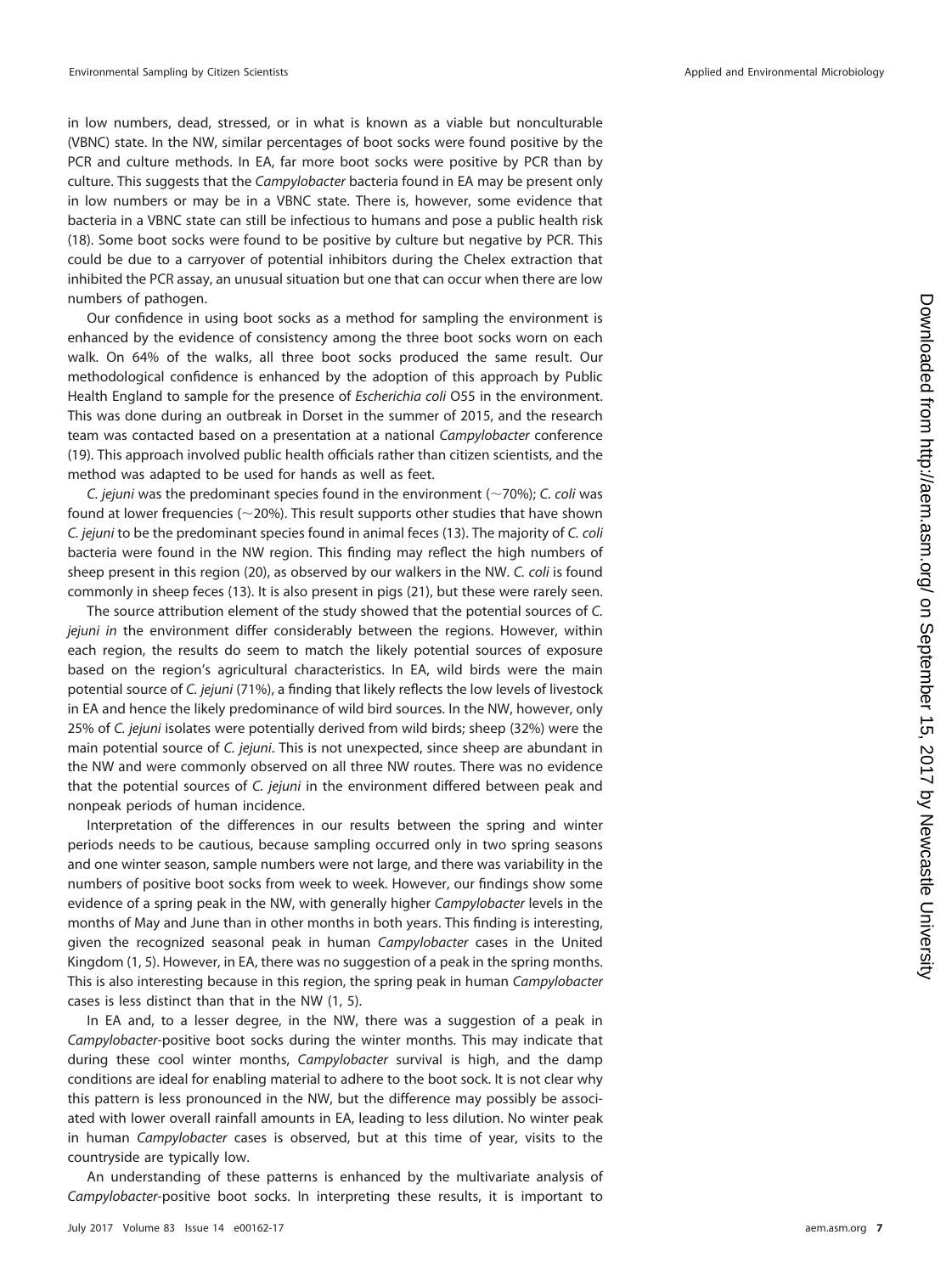recognize that a positive boot sock result depends on the presence of Campylobacter in the environment and the adherence of positive material to the boot sock. Our finding that the presence of Campylobacter on boot socks is associated with increased rainfall over the previous 7 days supports results from other studies indicating that Campylobacter survives better under damp conditions [\(22](#page-12-12)[–](#page-12-13)[24\)](#page-12-14). However, this finding may also indicate that damp conditions enhance soil moisture and hence increase the probability of material adhering to the boot sock. The quadratic relationship with rainfall could result from higher water levels flushing Campylobacter from the system or a dilution effect [\(25,](#page-12-15) [26\)](#page-12-16). The statistical analysis also indicated that Campylobacterpositive boot socks were negatively associated with ambient temperature. This is consistent with studies indicating enhanced Campylobacter survival at low temperatures [\(27,](#page-12-17) [28\)](#page-12-18).

There are limitations in using boot socks for environmental sampling; one is that they produce a composite environmental sample, and it is not possible to determine precisely where Campylobacter was encountered. It would be possible to use multiple boot socks over smaller sections of each walk, although this requirement may present challenges for citizen scientists. While our method presents issues for environmental sampling, it is ideal for sampling human-environment interactions. It is not known how the risk explored in this study using boot socks relates to the risk of a walker using a shoe or walking boot with features such as treads and laces, although a previous study where shoes were swabbed suggests that deep treads enhanced the adhesion of pathogens to shoes [\(14\)](#page-12-4). Further work is needed to relate the presence of Campylobacter bacteria on footwear to disease risk in humans. Another limitation of the use of boot socks is that it provides results in terms of presence or absence; there is no measure of quantity or "loading."

To conclude, we present a novel methodology for assessing human-pathogen interactions in the natural environment using boot socks and citizen scientists. Our use of networks of volunteer walkers wearing boot socks was shown to be a successful data collection method and produced boot socks from which Campylobacter bacteria were successfully extracted. Confidence in our results is enhanced through the observation that when multiple boot socks were worn on the same walk, there was a high degree of internal consistency.

The boot sock method using citizen scientists can provide important insights into the presence of Campylobacter in the environment and its implications for human health. Boot socks measure potential human-pathogen interactions, and the results indicated that just under half of all boot socks were positive for Campylobacter either by culture or by PCR after a 4-km walk in the countryside. C. jejuni was the Campylobacter species predominantly found in the environment, while C. coli was largely restricted to the livestock-dominated NW. Source attribution modeling indicated that the C. jejuni strains matched the regional livestock characteristics, with wild bird sources providing an important component, especially in EA. There was no indication from this modeling that the source differed between the spring peak in human cases and other times of the year. We highlighted the seasonal difference in Campylobacter presence on boot socks and indicate a spring peak in positivity in the livestock-dominated NW but not in EA. This peak coincides with the spring peak in human cases. Both regions show a peak in the winter, but at a time when outdoor recreation is limited. Campylobacterpositive boot socks show significant associations with decreasing temperature and increased rainfall, results consistent with our understanding of Campylobacter survival and the probability of material adhering to boot socks.

#### **MATERIALS AND METHODS**

This study was conducted in two English regions, the North West (NW) and East Anglia (EA), which have different Campylobacter infection rates. In the NW, the seasonal peak in human Campylobacter infection is more pronounced than in EA. The agricultural characteristics and climates of the two regions are also markedly different: the NW is wetter than EA and is dominated by livestock, while EA is drier and mostly arable.

Within EA and the NW, candidate walking routes were selected. To ensure that these were fre-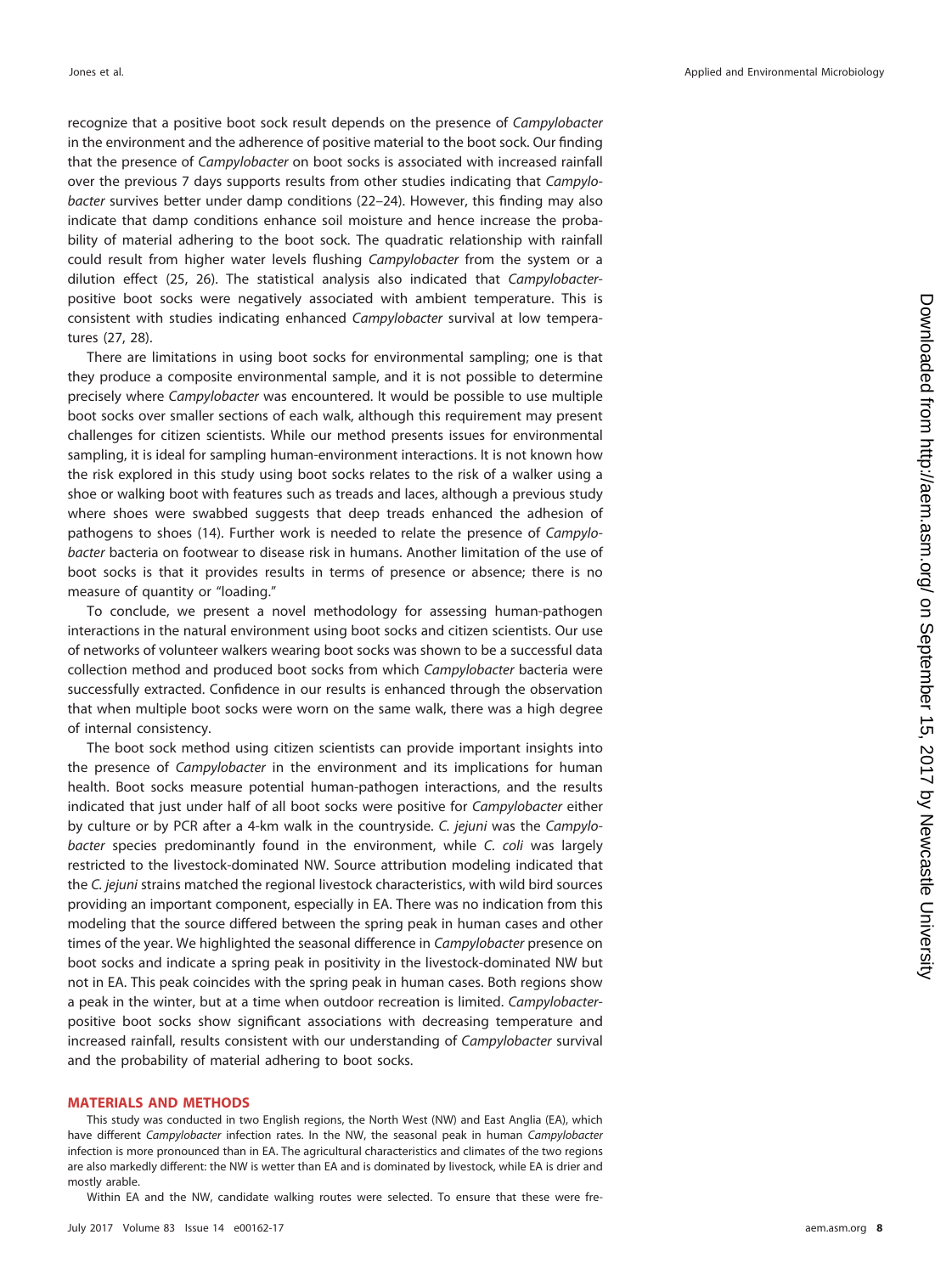quented by walkers, areas in the top quintile of visits within each region were selected. This was achieved using a gridded density map of visits to natural areas [\(29\)](#page-12-19).

To ensure that these areas were regionally representative in terms of likely Campylobacter sources, candidate sites that had numbers of livestock (sheep, cows, or cows and sheep combined) within the median regional quintile were identified. These data were obtained from the UK Agricultural Census, which provides data on the numbers of livestock in kilometer grid squares [\(20\)](#page-12-10). Areas satisfying both these criteria and measuring 4  $km^2$  (to provide a large walk area) were retained. Within or near these areas, large-scale maps (OS 1:25,000) [\(30\)](#page-12-20) were used to identify circular 4-km walking routes (to keep the time and cost requirements of sampling manageable) along public rights of way. Routes had to have an accessible starting point. Each potential walk was inspected by the research team to ensure that it was mostly on natural surfaces (e.g., soil or grass) and that the route was safe in all kinds of weather and was not proximate to a likely Campylobacter hot spot (e.g., a large poultry farm), in order to avoid skewed data. Routes did not include any long sections (>100 m) across arable fields, because during trials, excessive amounts of soil from newly plowed fields caused the boot sock to detach. Three routes that were spatially dispersed (at least 30 km apart) and that included the various regional landscapes were selected in each region (i.e., six in total). The six routes were as follows: (i) NW uplands, Cumbria (predominantly sheep); (ii) NW foothills, Lancashire (predominantly cattle); (iii) NW lowlands, Cheshire (predominantly cattle and sheep); (iv) EA lowlands, Norfolk (predominantly arable land, cattle, and sheep); (v) EA lowlands, Suffolk (predominantly arable land, cattle); (vi) EA lowlands, Norfolk (predominantly arable land interspersed with wetlands, sheep).

The six routes were walked weekly from April 2013 to July 2013 and from April 2014 to July 2014. Between these two periods, walks were conducted every 3 weeks. This frequency ensured that sampling was intensified around the seasonal Campylobacter peak. In total, walks were undertaken on 40 separate weeks on each of the 6 walking routes (i.e., 240 walks in total). Each of the walks was traversed by 3 individuals walking together, resulting in 3 samples for each walk and a total of 720 boot socks across the whole study. Three walkers were chosen so that replicates would be produced for each walk (i.e., 3 walkers on each of the 6 walking routes on every week when walks occurred).

A boot sock protocol was developed to ensure correct use by walkers. At the start of each walk, each walker placed a plastic overshoe over the shoe on his or her leading foot to prevent contamination between the shoe and the boot sock. A new boot sock (60-g disposable shoe cover; Tunika) was placed over the plastic overshoe. The walkers then traversed the specified route and were asked to walk normally. During the walk, the participants were asked to check their boot socks for large tears. If any were found, another boot sock was placed over the existing boot sock. At the end of the walk, participants removed their boot socks using clean gloves. Each individual walker then placed his or her boot sock(s) in an individual biohazard specimen bag, which was sealed and labeled using a precompleted laboratory sample form. The biohazard bag was placed inside a second sealable plastic bag to prevent leakage, and an absorbent sachet was added to the second bag to remove excess moisture. This plastic bag was then placed in a preaddressed plastic envelope, which specified (to conform to postal regulations) that it contained a UN3373 Biological Substances diagnostic specimen, and was mailed to the Preston Public Health England Laboratory for the first month of the study, and subsequently to the University of Liverpool laboratories, to be tested for the presence of Campylobacter. Studies have indicated that Campylobacter bacteria can survive for as long as 2 weeks at ambient temperatures [\(31\)](#page-12-21), and thus, the postal service was deemed an appropriate method for transporting boot socks.

Walkers were recruited from local walking groups and through advertisements placed close to the selected routes. Written consent to take part in the study was obtained (UEA consent form 150113). Walkers were screened using a health questionnaire to identify those able to walk the route safely. As already mentioned, each walk was traversed by three individuals walking together for both replication and safety. In order to prevent possible contamination, walking with pets was not allowed. All walks were undertaken at similar times each week (Mondays from 10 a.m. to 2 p.m.). Walkers were offered a small remuneration in the form of supermarket vouchers for each completed walk. A training event, including a pilot walk, was held to explain the boot sock protocol, and walkers were provided with written instructions and guidance on how to deal with any eventuality. An emergency phone was supplied.

A subset of walkers were designated walk leaders and were provided with extra training regarding the correct procedure for collecting and preparing the boot socks and mailing them to the laboratory. One walk leader was present on each walk. Walkers were sent a reminder (by text, phone, or email) by the research team in advance of each walk. Members of the research team periodically accompanied the walkers to ensure that the protocol was adhered to. To maintain engagement with such a large group of walkers, a newsletter about the project was produced quarterly and was sent to all walkers.

To further characterize each walk, walkers were asked to complete an observational survey on each walk. For this purpose, each walk leader was provided with a smartphone that was used to collect and submit observational data. The route was divided into three sections (contiguous parcels of visible land), and for each walk, walkers were asked to categorize the number (0, 0 to 10,  $>$  10) and type of livestock (sheep, cows, horses, and pigs) seen in each section. They were also asked to record the weather and the underfoot conditions. Additionally, the route taken during the walk was recorded using a GPS tracking application. This was automatically uploaded to the research team and provided validation that the walk had been successfully completed.

At the laboratory, multiple boot socks from one walker (i.e., where large tears had developed in the boot sock during the walk, and a second boot sock had been placed over the first) were pooled to produce one result per walker (referred to here as a positive or negative "boot sock" [singular]). Therefore, 3 boot sock samples were analyzed for each walk, resulting in 720 boot socks (6 walking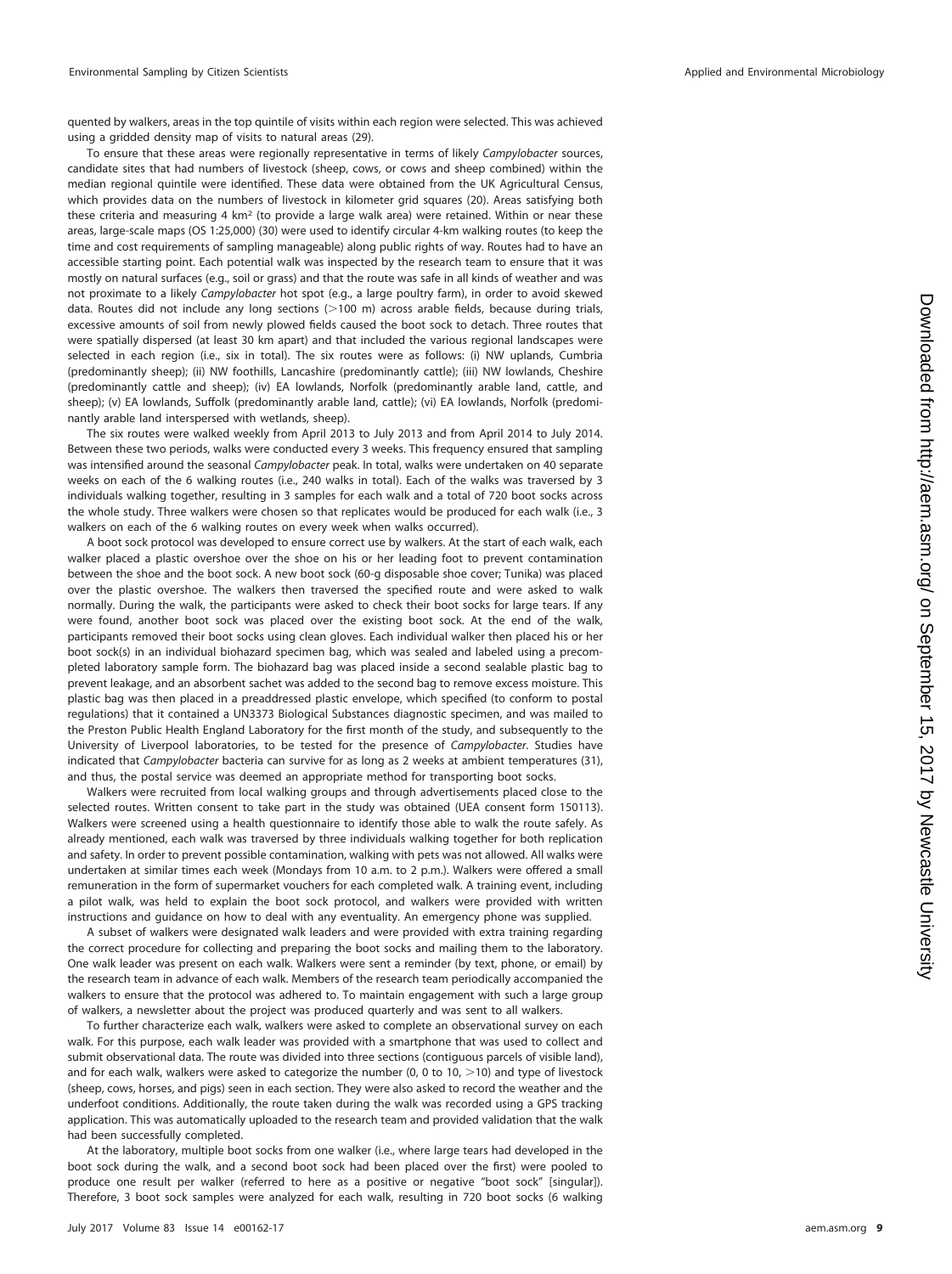routes  $\times$  40 weeks  $\times$  3 boot socks). Upon receipt in the laboratory, boot sock details were logged, and 100 ml of buffered peptone water (BPW) was added to each boot sock and hand palpated for 1 min. Boot socks were left for 10 min to allow the sediment to settle, and 10 ml of the supernatant was then added to 10 ml of double-concentrated Exeter broth (1.1 liter nutrient broth, 11 ml lysed defibrinated horse blood, Campylobacter enrichment supplement SV59 [Mast Group Ltd., Bootle, United Kingdom], and Campylobacter growth supplement SV61 [Mast Group Ltd.]). This mixture was incubated under microaerobic conditions (80% N<sub>2</sub>, 12% CO<sub>2</sub>, 5% O<sub>2</sub>, and 3% H<sub>2</sub>) in a variable-atmosphere incubator (Don Whitley Scientific Ltd., Shipley, United Kingdom) at 41  $\pm$  1°C for 48 h.

A 47-mm-diameter, 0.45-µm-pore-size cellulose nitrate filter (Sartorius, Epsom, United Kingdom) was placed on the surface of a modified charcoal cefoperazone deoxycholate agar (mCCDA) Campylobacter selective plate containing cefoperazone (32 mg/liter) and amphotericin B (10 mg/liter). Altogether, 100  $\mu$ l of enriched broth was added to the agar plate and was then spread over the surface of the filter and allowed to sit at room temperature for 30 min. After this time, the filter was removed, and the plates were incubated as described above for as long as 72 h. The addition of the filter aided in the recovery of Campylobacter species from the broth, since, due to their size and mobility, they are able to pass easily through the filter onto the agar plate surface, while other, contaminating bacteria are retained on the filter surface. Incubation plates were examined for the presence of Campylobacter spp., and as many as four suspect Campylobacter colonies were subcultured on two Columbia blood agar plates containing 5% defibrinated horse blood. One plate was incubated under microaerobic conditions for 48 h at 41°C and the other under aerobic conditions at 30°C for 48 h. Isolates that grew under microaerobic conditions only were retained for further study. All media and supplements were from Lab M (Bury, United Kingdom) unless stated otherwise, and blood was obtained from Southern Group Labs Ltd. (Corby, United Kingdom).

Cell lysates for PCR identification were prepared from fresh cultures using a Chelex method [\(32\)](#page-12-22). Briefly, a loopful of bacteria was suspended in 300 ml of a 20% (wt/vol) Chelex solution (Chelex-100 in 10 mM Tris-HCl and 1 mM EDTA [pH 8]) (Bio-Rad, United Kingdom), and the suspension was heated at 95°C for 10 min and was then centrifuged at 10,000 rpm for 2 min. Fifty microliters of the supernatant added to 450  $\mu$  of sterile deionized water was used for PCR amplification. A genus-specific PCR assay was used to confirm an isolate as a member of a Campylobacter species as described previously [\(33\)](#page-12-23). For each sample found to contain a *Campylobacter* species, one isolate was subjected to an *lpx* gene PCR assay to determine if it was C. jejuni or C. coli. If it tested negative for these species, screening for Campylobacter upsaliensis or Campylobacter lari was undertaken [\(34\)](#page-12-24). Isolates not assigned to any of these species were further screened using Campylobacter hyointestinalis and Campylobacter fetus PCR assays [\(35\)](#page-12-25). Isolates still not assigned to a species were subjected to amplification of the groEL gene followed by Sanger sequencing as described previously [\(36,](#page-12-26) [37\)](#page-12-27). All PCR reagents were obtained from Solis BioDyne, Estonia.

One milliliter of the enriched broth samples also underwent the DNA Chelex extraction method as described above and was subjected to the PCR assay described by Katzav et al. [\(33\)](#page-12-23) to determine whether the samples were positive for Campylobacter species. Therefore, even if no positive boot socks were found during the culture process, PCR analysis was still undertaken on the boot socks. This meant that boot socks could have been found to be positive by culture only, by PCR only, or by both methods.

Further analysis was undertaken on two-thirds of the boot socks positive for Campylobacter by culture, with a single isolate of C. *jejuni* selected per boot sock walk for whole-genome sequencing. TruSeq Nano DNA Illumina libraries were prepared for each DNA sample and were subsequently sequenced on the Illumina HiSeq 2500 or 4000 platform to generate 125-bp paired-end reads. Reads were trimmed to remove low-quality bases and sequencing adaptors using Sickle v1.200 [\(38\)](#page-12-28) and Cutadapt v1.2.1 [\(39\)](#page-12-29), respectively. Each set of reads was de novo assembled into scaffolds using SPAdes v3.7.0 [\(40\)](#page-12-30). These scaffolds were interrogated to determine the multilocus sequence typing (MLST) alleles and sequence type for each isolate. This was achieved by aligning MLST allele sequences obtained from the PubMLST website (pubmlst.org) against each genome assembly using Bowtie2 [\(41\)](#page-12-31). For each locus, if an allele sequence aligned perfectly, the sample was assigned this allele. If novel alleles were detected (i.e., the best alignment for a locus was a nonperfect but full-length match), they were submitted to pubmlst.org.

Structure software [\(42\)](#page-12-32) was used to assign boot sock MLST isolate data to one of five potential infection sources (cattle, sheep, pigs, wild birds [all fecal isolates]), and chicken [all retail food isolates]). This was achieved by determining the genotype frequencies among each of the potential infection sources; the uncertainty regarding this determination of genotype frequency resulted from the probabilistic rather than absolute nature of the attribution scores for each isolate (using the method of Sheppard et al. [\[11\]](#page-12-1)). The average proportion attributed by source was calculated, and the corresponding 95% confidence intervals (CIs) (percentiles) were calculated using 10,000 Monte Carlo steps [\(43\)](#page-12-33).

To characterize each walk further, data on environmental conditions on the day of the walk and for a period of 28 days previously were obtained. These environmental variables were hypothesized to be related to the presence of Campylobacter bacteria on boot socks. The maximum morning temperature (in degrees Celsius) for the six routes was obtained from the Met Office Integrated Data Archive System (MIDAS) Land and Marine Surface Stations data set [\(44\)](#page-12-34). These data were from the Automatic Weather Station nearest (1 to 37 km) to the route with complete data for the time period required. Using the same data source, daily rainfall (in millimeters) from the Water Authority station nearest (2.5 to 8 km) to the route was obtained for the time period. As a measure of soil moisture (which may relate to periods when material is more likely to adhere to the boot sock), river flow data were obtained for the six different walk locations from the National River Flow Archive [\(45\)](#page-12-35). The nearest (1.5 to 9.5 km) gauging station for the river catchment within which each walk was located in was determined, and the gauged daily flow (in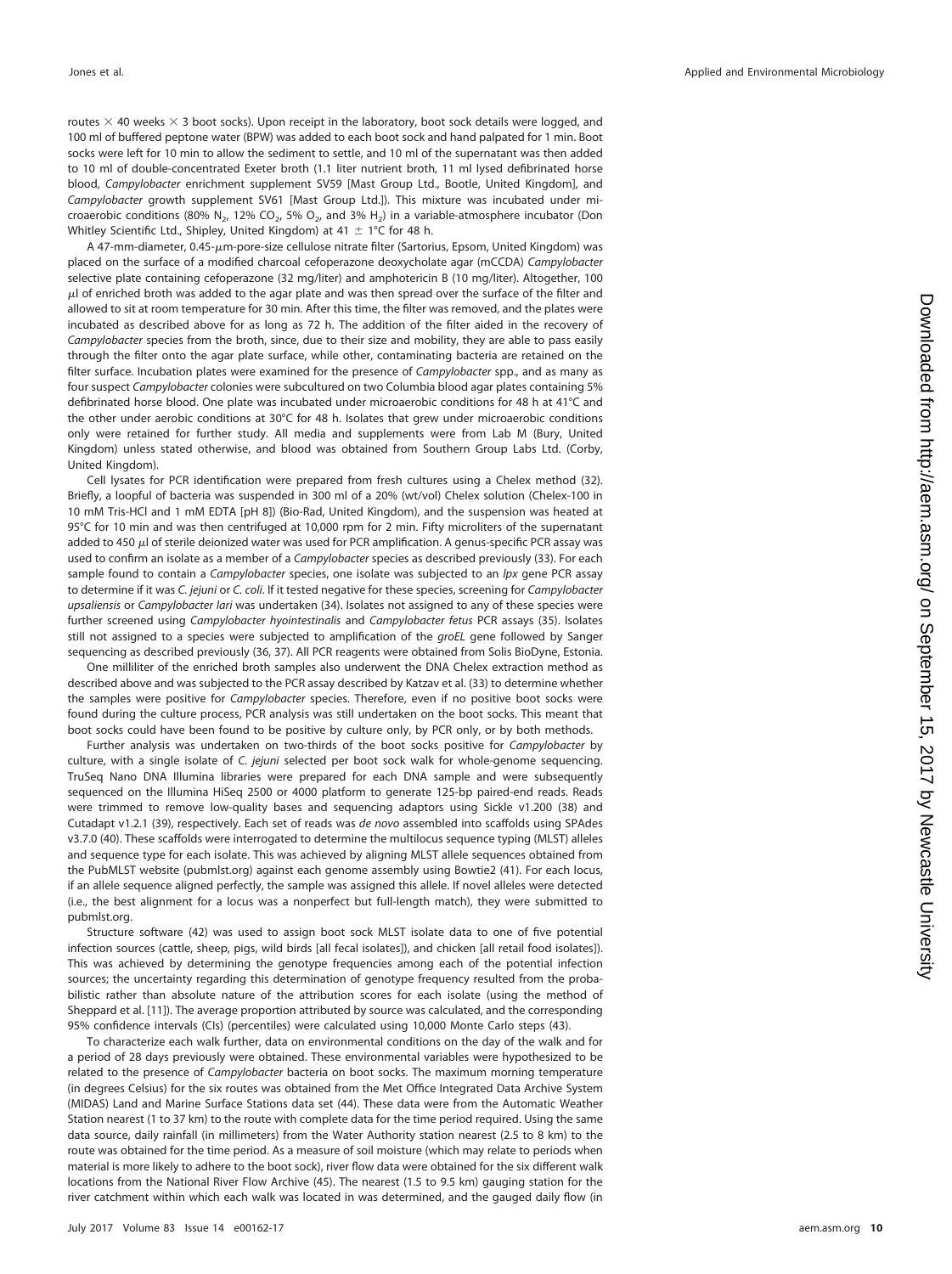cubic meters per second) for the study period was obtained. Measured soil moisture was obtained for two locations from the UK Environmental Change Network. However, because these values were not specific to individual routes, they could not be used. For similar reasons, one measurement of UV radiation, obtained from the Department for Food and Rural Affairs, was excluded.

Temperature, rainfall, and river flow for the day previous to the walk and averages for the 7 days and the 28 days prior to the walk were calculated. These data on environmental conditions were combined with the data collected from the citizen scientists (livestock observed, weather, and underfoot conditions) and were used as explanatory variables for positive boot socks. All analysis was undertaken using STATA 11, using a mixed-effects logistic regression model with the route and week as random effects.

The study received ethical clearance from the Faculty of Medicine and Health Science Research Ethics Committee at the University of East Anglia (2012/2013-40).

**Accession number(s).** The raw sequence data were deposited in the EBI ENA database [\(http://www](http://www.ebi.ac.uk/ena) [.ebi.ac.uk/ena\)](http://www.ebi.ac.uk/ena) with accession no. [PRJEB20152.](http://www.ebi.ac.uk/ena/data/search?query=PRJEB20152)

## **SUPPLEMENTAL MATERIAL**

Supplemental material for this article may be found at [https://doi.org/10.1128/AEM](https://doi.org/10.1128/AEM.00162-17) [.00162-17.](https://doi.org/10.1128/AEM.00162-17)

**SUPPLEMENTAL FILE 1,** PDF file, 0.1 MB.

## **ACKNOWLEDGMENTS**

We thank Ruth Ryvar and Amy Wedley for assistance with laboratory work, as well as our large network of "citizen scientists," who, irrespective of the weather, spent their Monday mornings walking through the countryside with white boot socks over their shoes.

We acknowledge the Medical Research Council, Natural Environment Research Council, Economic and Social Research Council, Biotechnology and Biosciences Research Council, and Food Standards Agency for the funding received for this project (ENIGMA) through the Environmental & Social Ecology of Human Infectious Diseases Initiative, grant reference G1100799/1. P.R.H., S.J.O., and I.R.L. are funded in part by the National Institute for Health Research, Health Protection Research Unit in Gastroenterology, at Liverpool University. P.R.H. and I.R.L. are also funded in part by the National Institute for Health Research, Health Protection Research Unit in Emergency Preparedness and Response, at King's College London.

We thank the members of the ENIGMA Consortium for helpful discussions. The ENIGMA Consortium investigators in the United Kingdom are Sarah O'Brien (PI), Rob Christley, Christiane Hertz-Fowler, Paul Wigley, Nicola Williams, and Craig Winstanley (University of Liverpool), Peter Diggle (Lancaster University), Iain Lake, Kevin Hiscock, and Paul Hunter (University of East Anglia), Ken Forbes and Norval Strachan (University of Aberdeen), Rachel Griffith and Dan Rigby (University of Manchester), Paul Cross (Bangor University), Stephen Rushton (Newcastle University), Tom Humphrey (Swansea University), Malcolm Bennett (University of Nottingham), David Howard (Centre for Ecology and Hydrology), and Brendan Wren (London School of Hygiene and Tropical Medicine).

#### <span id="page-11-0"></span>**REFERENCES**

- 1. Nichols GL, Richardson JF, Sheppard SK, Lane C, Sarran C. 2012. Campylobacter epidemiology: a descriptive study reviewing 1 million cases in England and Wales between 1989 and 2011. BMJ Open 2:e001179. [https://doi.org/10.1136/bmjopen-2012-001179.](https://doi.org/10.1136/bmjopen-2012-001179)
- <span id="page-11-1"></span>2. Keithlin J, Sargeant J, Thomas MK, Fazil A. 2014. Systematic review and meta-analysis of the proportion of Campylobacter cases that develop chronic sequelae. BMC Public Health 14:1203. [https://doi.org/10.1186/](https://doi.org/10.1186/1471-2458-14-1203) [1471-2458-14-1203.](https://doi.org/10.1186/1471-2458-14-1203)
- <span id="page-11-2"></span>3. EFSA Panel on Biological Hazards. 2011. Scientific Opinion on Campylobacter in broiler meat production: control options and performance objectives and/or targets at different stages of the food chain. EFSA J 9:141.
- <span id="page-11-3"></span>4. Tam CC, Rodrigues LC, Viviani L, Dodds JP, Evans MR, Hunter PR, Gray JJ, Letley LH, Rait G, Tompkins DS, O'Brien SJ. 2012. Longitudinal study of infectious intestinal disease in the UK (IID2 study): incidence in the community and presenting to general practice. Gut 61:69 –77. [https://](https://doi.org/10.1136/gut.2011.238386) [doi.org/10.1136/gut.2011.238386.](https://doi.org/10.1136/gut.2011.238386)
- <span id="page-11-4"></span>5. Louis VR, Gillespie IA, O'Brien SJ, Russek-Cohen E, Pearson AD, Colwell RR. 2005. Temperature-driven Campylobacter seasonality in England and Wales. Appl Environ Microbiol 71:85–92. [https://doi.org/10.1128/](https://doi.org/10.1128/AEM.71.1.85-92.2005) [AEM.71.1.85-92.2005.](https://doi.org/10.1128/AEM.71.1.85-92.2005)
- <span id="page-11-6"></span><span id="page-11-5"></span>6. Nichols GL. 2005. Fly transmission of Campylobacter. Emerg Infect Dis 11:361–364. [https://doi.org/10.3201/eid1103.040460.](https://doi.org/10.3201/eid1103.040460)
- <span id="page-11-7"></span>7. Nichols G, Lane C, Asgari N, Verlander NQ, Charlett A. 2009. Rainfall and outbreaks of drinking water related disease in England and Wales. J Water Health 7:1– 8. [https://doi.org/10.2166/wh.2009.143.](https://doi.org/10.2166/wh.2009.143)
- 8. Gillespie IA, O'Brien SJ, Penman C, Tompkins D, Cowden J, Humphrey TJ. 2008. Demographic determinants for Campylobacter infection in England and Wales: implications for future epidemiological studies. Epidemiol Infect 136:1717–1725. [https://doi.org/10.1017/](https://doi.org/10.1017/S0950268808000319) [S0950268808000319.](https://doi.org/10.1017/S0950268808000319)
- <span id="page-11-8"></span>9. Strachan NJC, Rotariu O, Smith-Palmer A, Cowden J, Sheppard SK, O'Brien SJ, Maiden MCJ, MacRae M, Bessell PR, Matthews L, Reid SWJ, Innocent GT, Ogden ID, Forbes KJ. 2013. Identifying the seasonal origins